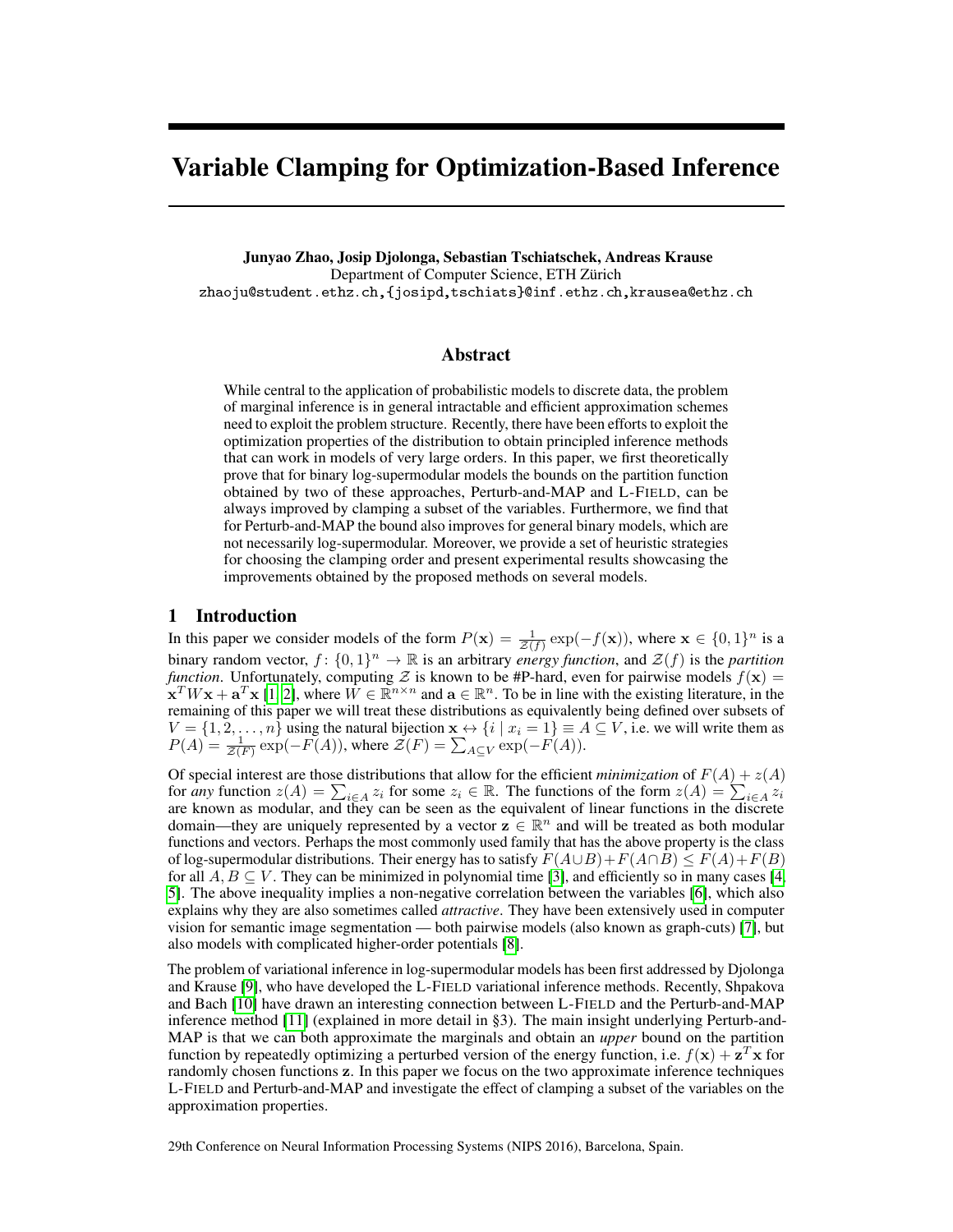The idea of clamping (i.e, fixing the value) of random variables to improve approximate inference techniques has been studied by Weller and Jebara [\[12\]](#page-4-11) and Weller and Domke [\[13\]](#page-4-12). The basic approach is as follows: given that  $\mathcal{Z}(F) = \sum_{A \subseteq V} e^{-F(A)} = \sum_{A \subseteq V \setminus \{i\}} e^{-F(A)} + \sum_{A \subseteq V \setminus \{i\}} e^{-F(A \cup \{i\})},$ we can approximate each term separately and add up these approximations. Specifically, if we define  $F_{+i}: 2^{V\setminus \{i\}} \to \mathbb{R}$  and  $F_{-i}: 2^{V\setminus \{i\}} \to \mathbb{R}$  as  $F_{+i}(A) = F(A \cup \{i\})$  and  $F_{-i}(A) = F(A)$ , we have that  $\mathcal{Z}(F) = \mathcal{Z}(F_{+i}) + \mathcal{Z}(F_{-i})$ . Hence, we have to perform inference in two separate models:  $F_{+i}$ where the clamped variable is always set to one (the element is always included), and  $F_{-i}$  where the variable is fixed to zero (the element is excluded). The important question that arises is if the above strategy will always improve the approximation. In [\[12,](#page-4-11) [13\]](#page-4-12), the authors have answered this question in the affirmative for mean-field, tree-reweighted belief-propagation and traditional belief propagation (for log-supermodular models). Unfortunately, these inference techniques can not be easily used in models with higher order factors without additional assumptions. In this paper, we close the gap, by showing that clamping always improves the estimates of the partition function for Perturb-and-MAP and L-FIELD, methods which weakly depend on the model order.

## 2 Clamping with L-FIELD

 $\boldsymbol{n}$ 

Djolonga and Krause [\[9\]](#page-4-8) proposed variational methods for optimizing both lower and upper bounds on  $\mathcal{Z}(F)$ . Their methods depend only on the submodularity of F, and they obtain their bounds by exploiting the differential structure of submodular functions. Because submodular functions are closed under clamping, i.e. F is submodular so are  $F_{+i}$  and  $F_{-i}$  (see e.g. [\[14\]](#page-4-13))<sup>[1](#page-1-0)</sup>. we can apply the methods in the aforementioned paper to the subproblems of computing  $\mathcal{Z}(F_{+i})$  and  $\mathcal{Z}(F_{-i})$ . In the following sections, we show that for both bounds clamping can only improve the estimate of  $Z$ .

Minimizing the upper bound can be seen as a divergence minimization method [\[15\]](#page-4-14), as it corresponds to minimizing the Rényi divergence  $D_{\infty}(P \parallel Q) = \log \max_{A \subseteq V} P(A)/Q(A)$  [\[16\]](#page-4-15) over all factorized distributions  $Q(A) = \prod_{i \in A} q_i \prod_{i \notin A} (1 - q_i)$ , where  $q_i \in [0, 1]$ . In the case of log-supermodular distributions, this optimization problem can be equivalently rewritten as [\[15\]](#page-4-14)

$$
\min_{\mathbf{s}\in B(F)} \sum_{i=1}^{N} \log(1+e^{-s_i}), \text{ where } B(F) = \{\mathbf{s}\in \mathbb{R}^n \mid s(V) = F(V), \forall A \subseteq V : s(A) \le F(A)\}
$$

is known as the *base polytope* of F and has been analyzed extensively in the literature on submodular minimization [\[17,](#page-4-16) [14\]](#page-4-13). The optimal value of the above optimization problem will be denoted by  $\mathcal{Z}_U(F)$ . Because the optimization problem is smooth and we can efficiently solve linear programs over  $B(F)$  in time  $O(n \log n)$  [\[18\]](#page-4-17), we can optimize it using the Frank-Wolfe algorithm [\[19,](#page-4-18) [20\]](#page-4-19).

Remember that  $\mathcal{Z}(F) = \mathcal{Z}(F_{+i}) + \mathcal{Z}(F_{-i})$ . We propose to approximate this quantity with  $\hat{\mathcal{Z}}_U(F_{+i})$ +  $\widehat{\mathcal{Z}}_U(F_{-i}),$  which is immediately seen to be an upper bound on  $\mathcal{Z}(F)$ .

**Theorem 2.1.** *For log-supermodular models we have*  $\mathcal{Z}(F) \leq \hat{\mathcal{Z}}_U(F_{+i}) + \hat{\mathcal{Z}}_U(F_{-i}) \leq \hat{\mathcal{Z}}_U(F)$ .

The proof of this theorem is provided in the appendix. In the appendix we further show that the extension [\[21\]](#page-4-20) of the above bound to multi-label problems has the same property, i.e. clamping can also only improve the estimate of the partition function. Moreover, in [\[9\]](#page-4-8), the authors also use the properties of submodular functions to obtain lower bounds on  $Z$ . Likewise, as proven in the appendix, clamping can only improve the lower bounds.

**Variable order selection.** Now that we have shown that clamping can only improve the estimate, we can proceed to the question on *which variables* we should clamp. Our strategies are based on the following observation: given that the bound is an optimization problem over  $B(F)$ , it might make sense to clamp those variables that can "vary" the most. We quantify this, using the observation that all elements in  $B(F)$  satisfy

$$
s_i \in [F(V) - F(V \setminus \{i\}), F(\{i\})]
$$
\n
$$
(1)
$$

for the i-th coordinate (see e.g. [\[17\]](#page-4-16)). Actually, the bound is tight in the sense there are points that take on both ends of the interval. Our experiments show that this range has a strong correlation with the

<span id="page-1-0"></span><sup>&</sup>lt;sup>1</sup>Typically  $F_{+i}$  is defined as  $F_{+i}(A) = F(A) - F({i})$  to make sure that  $F_{+i}$  is normalized as  $F_{+i}(\emptyset) = 0$ , but this is of course w.l.o.g.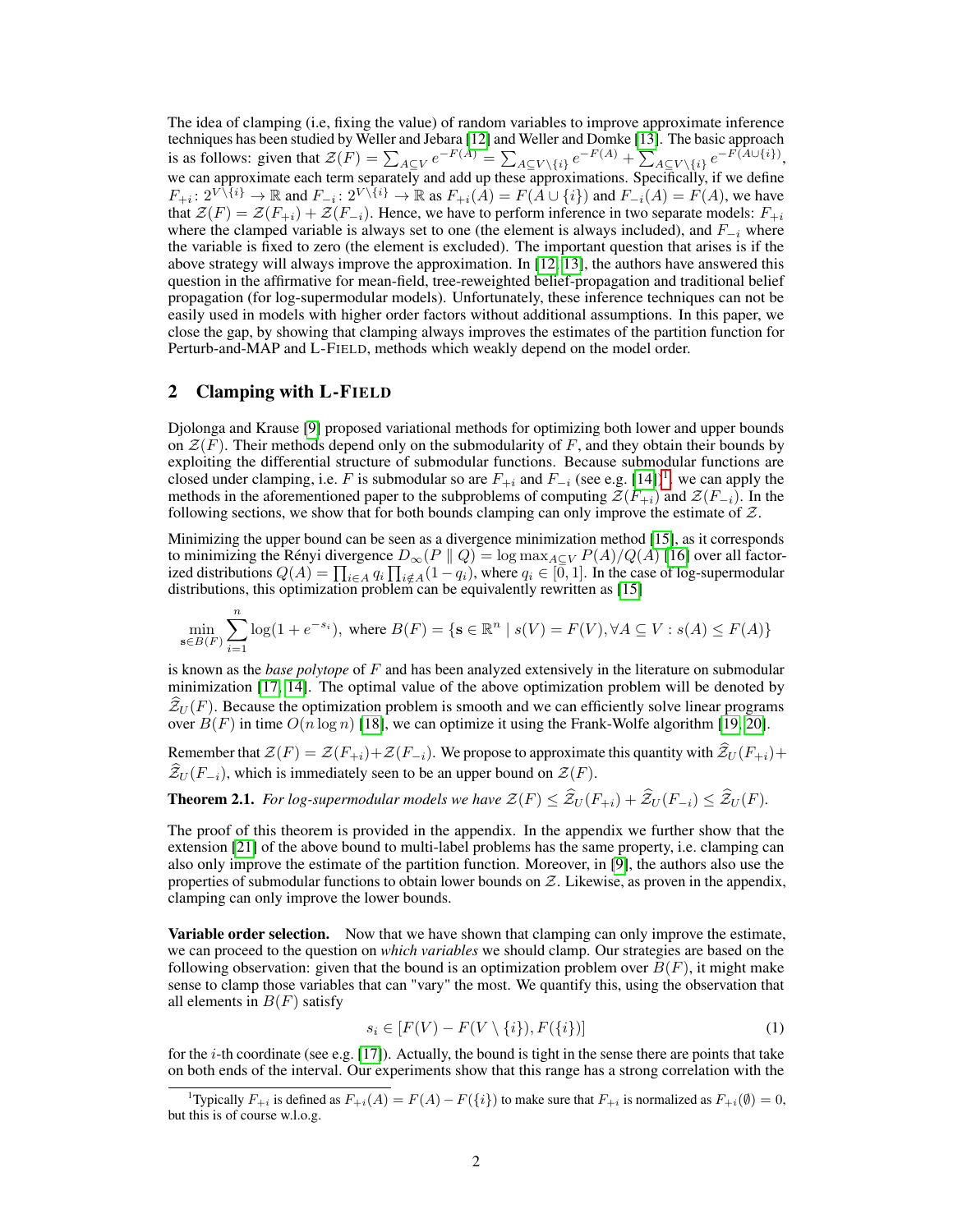improvement we can make by clamping variable  $i$ . The first heuristic that we propose is MaxRange, that proposes for clamping the top  $k$  variables with the largest such intervals. In the experiments, we observe that this simple method outperforms random choice. Moreover, we can adaptively apply this strategy — instead of fixing all k variables to clamp in the beginning, we can first clamp the variable with the largest interval and then recursively apply the same strategy to the resulting sub-problems. We call this strategy BranchMaxRange, and it is what gave the best experimental results (explained in more detail as Algorithm [1](#page-5-0) in the appendix).

#### 3 Clamping with Perturb-and-MAP

The idea behind this method is to execute the following procedure several times: (i) perturb the energy by adding a random modular term, and (ii) find the MAP configuration under the perturbation. Then, if we repeatedly perform the above steps, we can obtain both an upper bound  $\mathcal{Z}_P$  (in expectation) on  $\mathcal{Z}$ , and an estimate of the marginals (by treating the configurations found in (ii) as if they had come from the true distributions). Formally, we have that  $\log Z \leq \log \widehat{Z}_P(F) = \mathbb{E}_z[\max_{A \subset V} z(A) - F(A)],$ where each coordinate of  $z$  is sampled independently from a logistic distribution  $\overline{[22]}$  $\overline{[22]}$  $\overline{[22]}$ . Then,

$$
\widehat{Z}_P(F) = \exp(\mathbb{E}_{\mathbf{z}}[\max_{A \in V} \{z(A) - f(A)\}])
$$
\n
$$
= \exp(\mathbb{E}_{\mathbf{z}}[\max_{A \in V \setminus \{i\}} \{z_{-i}(A) - f(A)\}, \max_{A \in V \setminus \{i\}} \{z_{-i}(A) + z_i - f(A \cup \{i\})\}])
$$
\n
$$
= \exp(\mathbb{E}_{\mathbf{z}}[\max_{A \in V \setminus \{i\}} \{z_{-i}(A) - f(A)\}, z_i + \max_{A \in V \setminus \{i\}} \{z_{-i}(A) - f(A \cup \{i\})\}]).
$$
\n(2)

If we clamp each variable separately, we will obtain the following estimate

$$
\mathcal{Z}(F) = \mathcal{Z}(F_{+i}) + \mathcal{Z}(F_{+i}) \leq \mathcal{Z}_P(F_{+i}) + \mathcal{Z}_P(F_{+i})
$$
  
=  $\exp(\mathbb{E}_{\mathbf{z}_{-i}}[\max_{A \in V \setminus \{i\}} \{z_{-i}(A) - f(A)\}]) + \exp(\mathbb{E}_{\mathbf{z}_{-i}}[\max_{A \in V \setminus \{i\}} \{z_{-i}(A) - f(A \cup \{i\})\}])$  (3)

where  $z_{-i}$  denotes the restricted modular function over the ground set  $V \setminus \{i\}$ . The following theorem, which holds **without the assumption that**  $F$  is submodular, shows that in expectation we will always obtain a stronger bound.

<span id="page-2-0"></span>**Theorem 3.1.** *For binary models we have that*  $\mathcal{Z}(F) \leq \widehat{\mathcal{Z}}_P(F_{+i}) + \widehat{\mathcal{Z}}_P(F_{-i}) \leq \widehat{\mathcal{Z}}_P(F)$ *.* 

# 4 Experiments

In this section we want to showcase the following: (1) demonstrate that clamping indeed improves the bounds on the log-partition function, (2) analyze the effect on the estimated marginals, (3) compare the performance of various variable selection strategies for L-FIELD. For (1) and (2), we run Perturband-MAP (with 200 random samples, labelled pmap) and L-FIELD after 2 and 4 clamps. For (3), we test different heuristics for variable selection: bmr (BranchMaxRange), nmr (NaiveMaxRange), rand (random selection). Finally, to show that the strategy based on the intervals does make sense, we also include the strategy that chooses variables with the smallest interval size, denoted by minr, which we expect to perform poorly. We used the following models.

– *Grid cuts.* The first class of models we experiment on are grid-structured pairwise models, i.e.  $P(A) \propto \exp(-\sum_{\{i,j\} \in E} \beta \llbracket A \cap \{i,j\} = 1 \rrbracket - \sum_i z_i),$  where E are the grid-structured edges. We sampled  $\beta \sim \text{Unif}(\tilde{0}, \beta]$  and  $z_i \sim \text{Unif}([-1, +1])$ , i.e.  $P(A)$  is an attractive Ising model.

– *Conditioned pairs.* The model has the same functional form as before, but the graph is complete and the edge weights are generated as follows. We first sample two centers from, from  $\mathcal{N}([3,3], I)$ and  $\mathcal{N}([-3,-3], I)$  respectively. Then, around each center we sample *n* points. These  $2n$  points  ${x_1, x_2, \ldots, x_{2n}}$  are assigned to the elements, and the weight between elements i and j is set to  $e^{-c||\mathbf{x}_i - \mathbf{x}_j||}$ . Then, for  $k = 1, 2, ..., K$ , we perform inference on the posterior distribution after conditioning that k elements from the first cluster are in A and k elements from the second cluster are not contained in A.

 $-$  *Random covers.* Motivated by the  $P<sup>n</sup>$  potentials from vision [\[8\]](#page-4-7), we generate models with higherorder potentials as follows. We first choose k subsets  $G_1, G_2, \ldots, G_k$  of size m in V at random. Then,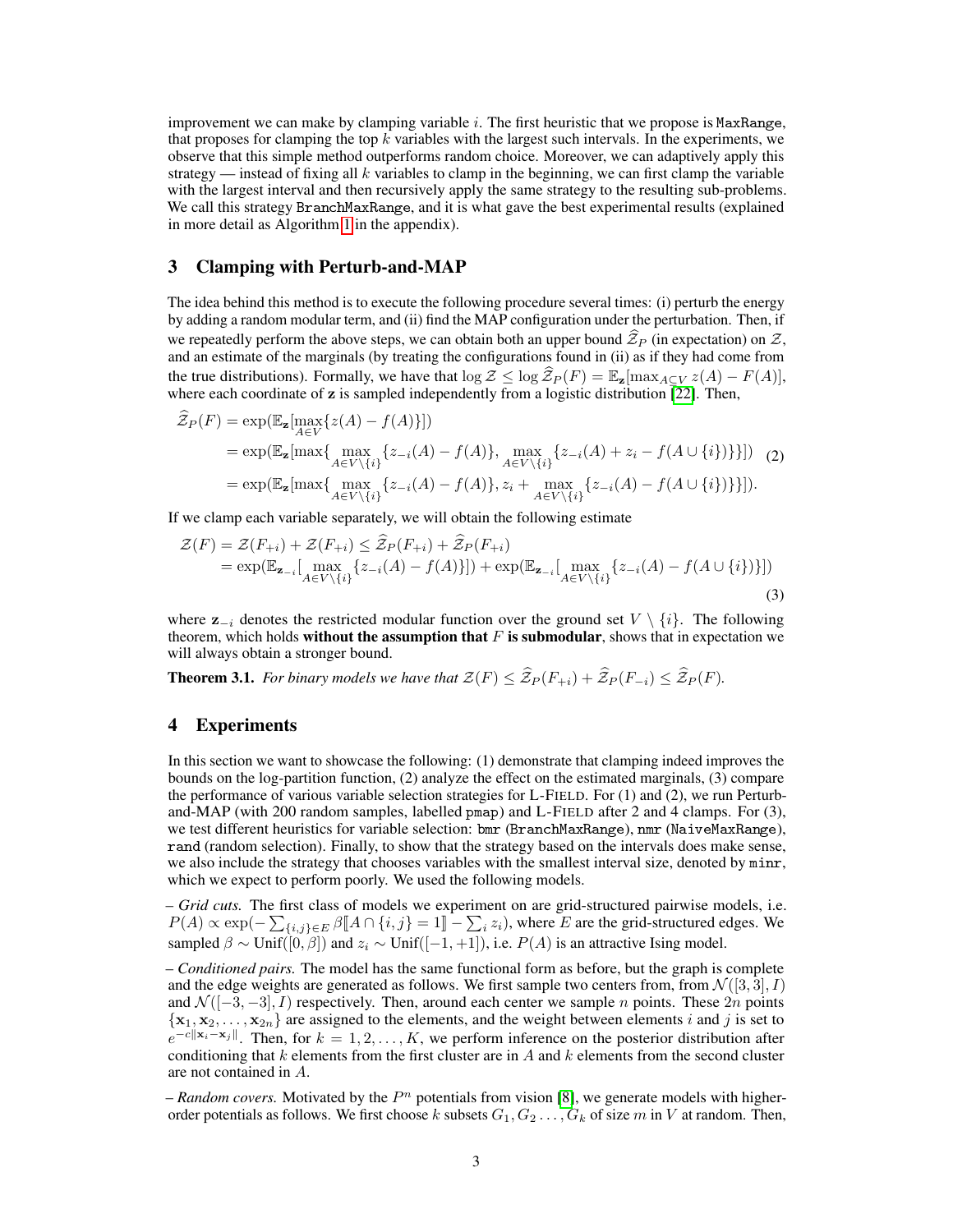<span id="page-3-0"></span>

Figure 1: In the above plots we show the effects on the estimated partition function (first row) and marginals (second row). We can see that clamping improves the estimates on both  $\mathcal Z$  and the marginals. Further experiments with different parameter settings can be found in Fig. [3](#page-9-0) in appendix.

<span id="page-3-1"></span>

Figure 2: Comparison of the proposed clamping strategies for L-FIELD. As evident from the plots, bmr consistently outperforms the other proposed alternatives.

we use  $F(A) = \beta \cdot \sum_{i=1}^{k} \left( \frac{|A \cap G_i|^{\alpha}}{|G_i|^{\alpha}} \right) + \sum_{i \in A} z_i$ , where  $z_i \sim \text{Unif}([-1, 1])$ , which is submodular for  $\alpha \in [0, 1]$  and  $\beta \geq 0$ .

The results from different number of clampings are shown in Fig. [1,](#page-3-0) while the performance of the different heuristics for choosing the order can be seen in Fig. [2.](#page-3-1) We can see that clamping *does* improve the estimate on the partition faction, and significantly so for L-FIELD. The marginals are likewise generally improved. We can also see that the proposed bmr heuristic outperforms the proposed baselines. Moreover, note that if we use the reverse order (minr) we obtain results worse than random, thus providing more evidence towards the hypothesis that the possible improvement is related to the "variability" of the corresponding optimization variable.

# 5 Conclusion

We have shown that by clamping variables we can improve the Perturb-and-MAP and L-FIELD approximate inference techniques — both in theory and in a set of experiments.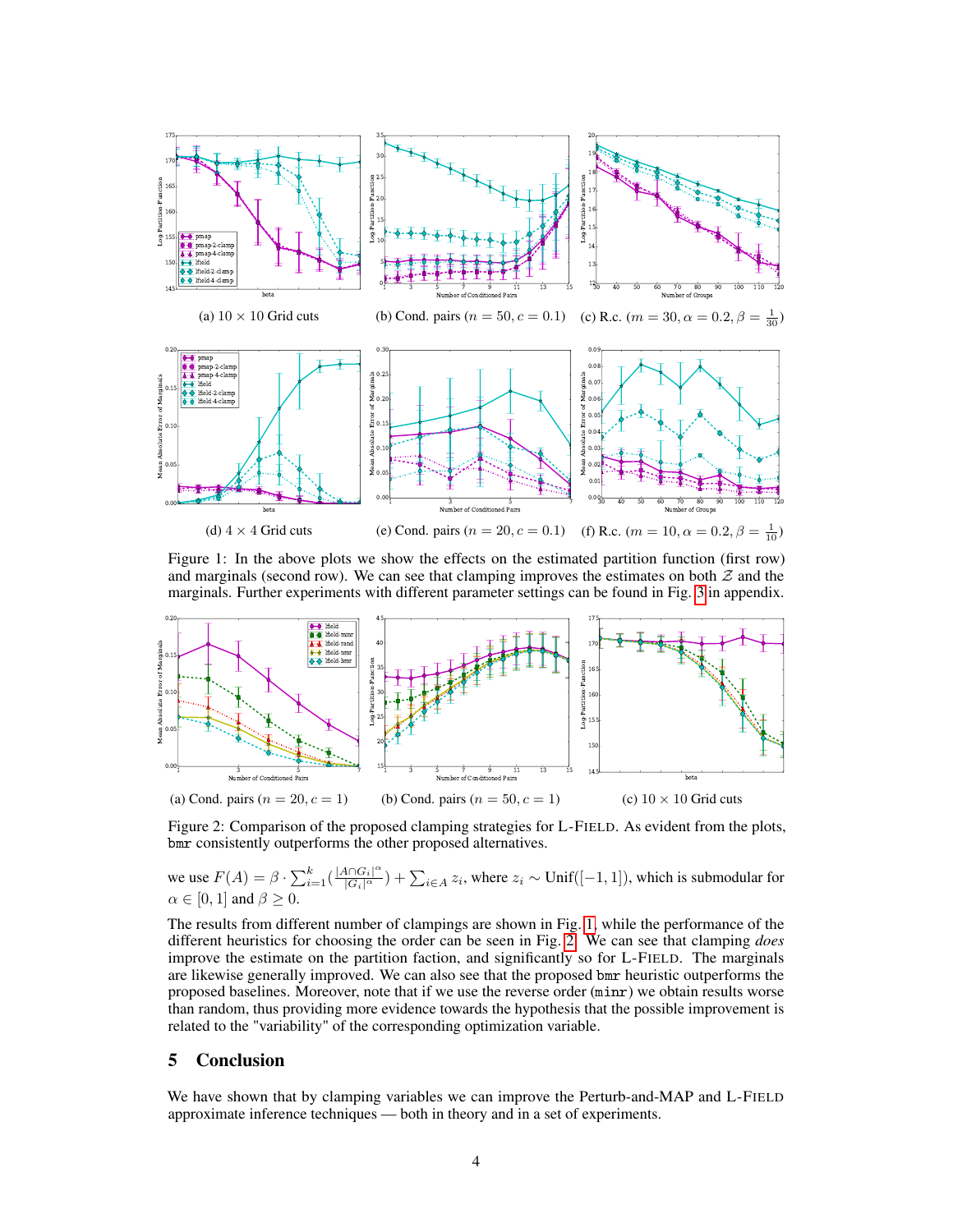# **References**

- <span id="page-4-0"></span>[1] M. Jerrum and A. Sinclair. "Polynomial-time approximation algorithms for the Ising model". *SIAM Journal on computing* 22.5 (1993), pp. 1087–1116.
- <span id="page-4-1"></span>[2] L. A. Goldberg and M. Jerrum. "The complexity of ferromagnetic Ising with local fields". *Combinatorics, Probability and Computing* 16.01 (2007), pp. 43–61.
- <span id="page-4-2"></span>[3] M. Grötschel, L. Lovász, and A. Schrijver. "The ellipsoid method and its consequences in combinatorial optimization". *Combinatorica* 1.2 (1981), pp. 169–197.
- <span id="page-4-3"></span>[4] P. Stobbe and A. Krause. "Efficient Minimization of Decomposable Submodular Functions". *NIPS*. 2010.
- <span id="page-4-4"></span>[5] S. Jegelka, F. Bach, and S. Sra. "Reflection methods for user-friendly submodular optimization". *NIPS*. 2013.
- <span id="page-4-5"></span>[6] S. Karlin and Y. Rinott. "Classes of orderings of measures and related correlation inequalities. I. Multivariate totally positive distributions". *Journal of Multivariate Analysis* 10.4 (1980), pp. 467–498.
- <span id="page-4-6"></span>[7] Y. Boykov, O. Veksler, and R. Zabih. "Fast approximate energy minimization via graph cuts". *Pattern Analysis and Machine Intelligence, IEEE Transactions on* 23.11 (2001), pp. 1222– 1239.
- <span id="page-4-7"></span>[8] P. Kohli, P. H. Torr, et al. "Robust higher order potentials for enforcing label consistency". *International Journal of Computer Vision* 82.3 (2009), pp. 302–324.
- <span id="page-4-8"></span>[9] J. Djolonga and A. Krause. "From MAP to Marginals: Variational Inference in Bayesian Submodular Models". *Neural Information Processing Systems (NIPS)*. 2014.
- <span id="page-4-9"></span>[10] T. Shpakova and F. Bach. "Parameter Learning for Log-supermodular Distributions". *arXiv preprint arXiv:1608.05258* (2016).
- <span id="page-4-10"></span>[11] G. Papandreou and A. L. Yuille. "Perturb-and-MAP random fields: Using discrete optimization to learn and sample from energy models". *ICCV*. 2011.
- <span id="page-4-11"></span>[12] A. Weller and T. Jebara. "Clamping variables and approximate inference". *Advances in Neural Information Processing Systems*. 2014, pp. 909–917.
- <span id="page-4-12"></span>[13] A. Weller and J. Domke. "Clamping Improves TRW and Mean Field Approximations". *AIS-TATS*. 2016.
- <span id="page-4-13"></span>[14] S. Fujishige. *Submodular functions and optimization*. Annals of Discrete Mathematics vol. 58. 2005.
- <span id="page-4-14"></span>[15] J. Djolonga and A. Krause. "Scalable Variational Inference in Log-supermodular Models". *International Conference on Machine Learning (ICML)*. 2015.
- <span id="page-4-15"></span>[16] T. Van Erven and P. Harremos. "Rényi divergence and Kullback-Leibler divergence". *IEEE Transactions on Information Theory* 60.7 (2014), pp. 3797–3820.
- <span id="page-4-16"></span>[17] F. Bach. "Learning with submodular functions: a convex optimization perspective". *Foundations and Trends* (*R*) *in Machine Learning* 6.2-3 (2013).
- <span id="page-4-17"></span>[18] J. Edmonds. "Submodular functions, matroids, and certain polyhedra". *Combinatorial structures and their applications* (1970), pp. 69–87.
- <span id="page-4-18"></span>[19] M. Frank and P. Wolfe. "An algorithm for quadratic programming". *Naval Res. Logist. Quart.* (1956).
- <span id="page-4-19"></span>[20] M. Jaggi. "Revisiting Frank-Wolfe: Projection-free sparse convex optimization". *ICML*. 2013.
- <span id="page-4-20"></span>[21] J. Zhang, J. Djolonga, and A. Krause. "Higher-Order Inference for Multi-class Logsupermodular Models". *International Conference on Computer Vision (ICCV)*. 2015.
- <span id="page-4-21"></span>[22] T. Hazan and T. S. Jaakkola. "On the Partition Function and Random Maximum A-Posteriori Perturbations". *ICML*. 2012.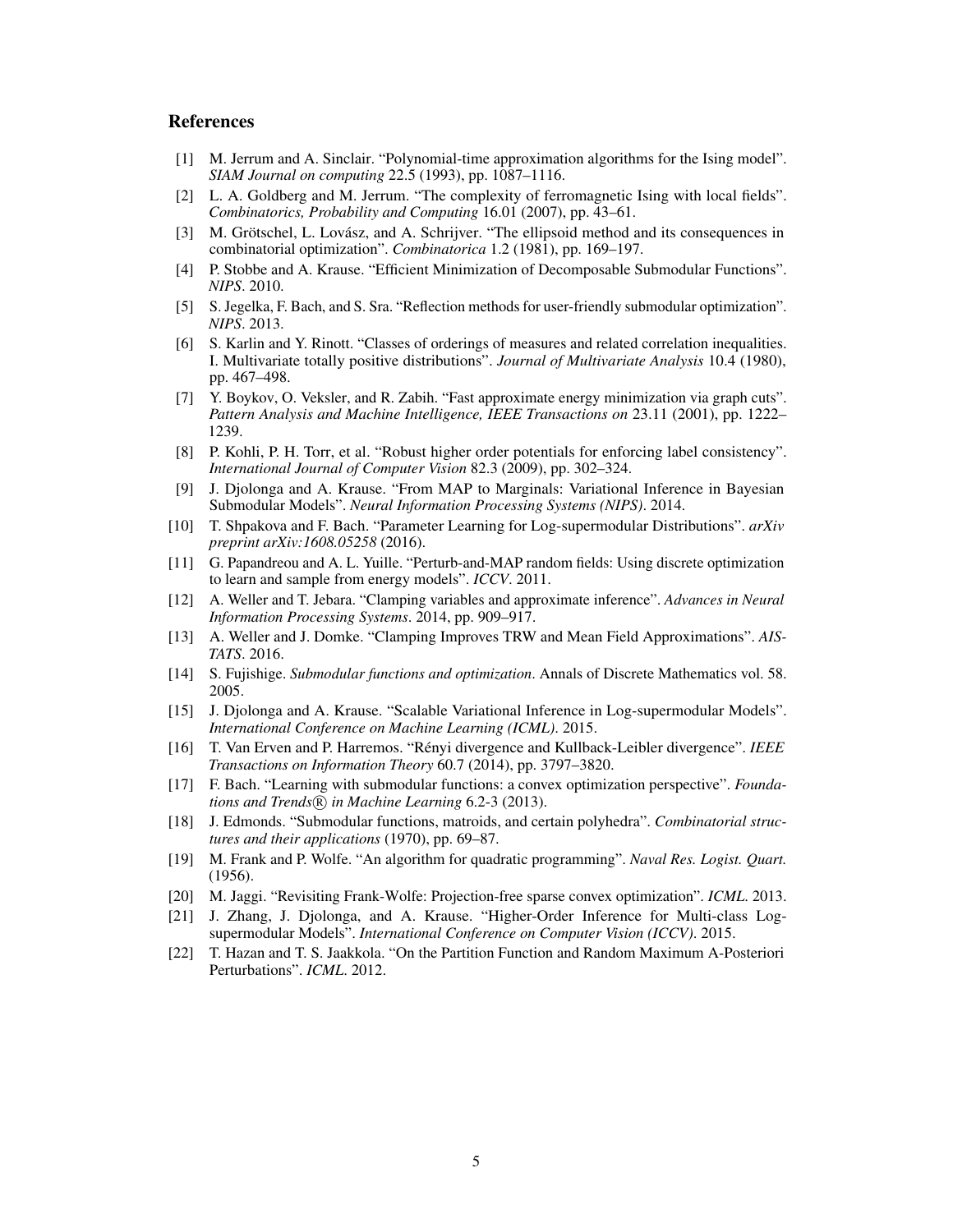# 6 Appendix

Algorithm 1: Branch-Max-Range

<span id="page-5-0"></span>**Input** :  $f$ ,  $V$ , number of clamping  $t$ **Output**:  $\mathcal{Z}(f)$ , approximate marginals p if  $t == 0$  then  $\vert$  return *approx\_method*( $f, V$ ); end  $i = \arg \max_{j \in V} f(\{j\}) - (f(V) - f(V \setminus \{j\}));$  $(\mathcal{Z}(f_{+i}), p_+) =$  Branch-Max-Range $(f_{+i}, V \setminus \{i\}, t - 1);$  $(\mathcal{Z}(f_{-i}), p_{-}) =$ Branch-Max-Range $(f_{-i}, V \setminus \{i\}, t - 1);$  $\mathcal{Z}(f) = \mathcal{Z}(f_{+i}) + \mathcal{Z}(f_{-i});$  $p_i = \frac{\widetilde{\mathcal{Z}}(f_{+i})}{\widehat{\mathcal{Z}}(f_i)}$  $\frac{\widehat{z}(J+i)}{\widehat{z}(f)}$ ; for  $j\in V\setminus\{i\}$  do  $p_j = \frac{\widetilde{\mathcal{Z}}(f_{+i})\cdot p_+ + \widetilde{\mathcal{Z}}(f_{-i})\cdot p_-}{\widehat{\mathcal{Z}}(f_+)}$  $\frac{a+2(J-i)\dot{p}_-}{\hat{z}(f)}$ ; end return  $(\widehat{\mathcal{Z}}(f), p)$ ;

In this appendix, we present the proof for all the main results in this paper. From now on, we notate two operations that preserve submodularity, (a) **contraction**:  $F_X(A) = F(X \cup A) - F(X)$ ,  $A \subseteq V \setminus X$ , (b) restriction:  $F^X(A) = F(A), A \subseteq X$ .

#### 6.1 L-FIELD with Multi-label models

Instead of showing the proof for the binary case, we directly prove more general results for multilabel models, and the theorem for the binary models immediately follows. We show how to handle the general case where each variable can take one of L different values  $\{1, 2, \dots, L\}$ . We will represent each random variable  $X_i$  by L distinct elements  $V_i = \{v_{i,1}, v_{i,2}, \dots, v_{i,L}\}$  corresponding to the values it can take. The idea is that if for example  $v_{i,5}$  is chosen, then this corresponds to  $X_i$  taking on the value 5. This is also known as the 1-of-L encoding. To make sure that the variable can take only a single value, we will add a constraint  $M_i$  that forces the distribution to assign non-zero mass only to those configurations that select exactly one element from  $V_i$ . Formally stated,  $M_i = \{A : |A \cap V_i| = 1\}$  and our final constraint is  $M = \bigcap_{i=1}^{N} M_i$ . The partition function is  $\mathcal{Z}(F) = \sum_{A \in M} \exp(-F(A))$ , and as before, we denote by  $\mathcal{Z}_U(F)$  its upper bound. According to Formula (2) in [\[21\]](#page-4-20),  $\log \widehat{Z}_U(F) = \min_{s \in B(F)} \sum_{i=1}^N \log \sum_{j=1}^L \exp(-s_{i,j})$ . Define  $M_{-k} = \bigcap_{i=1, i \neq k}^{N} M_i$  and  $V_{-k} = \bigcup_{i=1, i \neq k}^{N} V_i$ .

$$
\mathcal{Z}(F) = \sum_{A \in M} \exp(-F(A)) = \sum_{l=1}^{L} \sum_{A \in M, v_{k,l} \in A} \exp(-F(A)) = \sum_{l=1}^{L} \underbrace{\sum_{A \in V_{-k} \cap M_{-k}} \exp(-F(A \cup \{v_{k,l}\}))}_{\mathcal{Z}(F_{+v_{k,l}})}
$$
(4)

We can calculate the upper bound of  $\mathcal{Z}(F_{+v_{k,l}})$ , denoted by  $\mathcal{Z}_U(F_{+v_{k,l}})$ , using the L-FIELD method, namely  $\log \widehat{Z}_U(F_{+v_{k,l}}) = \min_{s \in B(F_{\{v_{k,l}\}})} \sum_{i=1}^N \log \sum_{j=1}^L \exp(-s_{i,j}) - F(\{v_{k,l}\})$ . Obviously  $\mathcal{Z}(F) = \sum_l \mathcal{Z}(F_{+v_{k,l}}) \leq \sum_l \mathcal{Z}_U(F_{+v_{k,l}})$ . Hence  $\sum_l \mathcal{Z}_U(F_{+v_{k,l}})$  is a valid upper bound for the partition function, and this is exactly the new upper bound we want to use for  $Z(F)$  after clamping variable k. The following theorem shows that this is a better upper bound than  $\mathcal{Z}_U(F)$ .

Theorem 6.1. *For a multi-label log-supermodular model, after clamping arbitrary variable* k*,*  $\sum_l \mathcal{Z}_U(F_{+v_{k,l}}) \leq \mathcal{Z}_U(F)$ .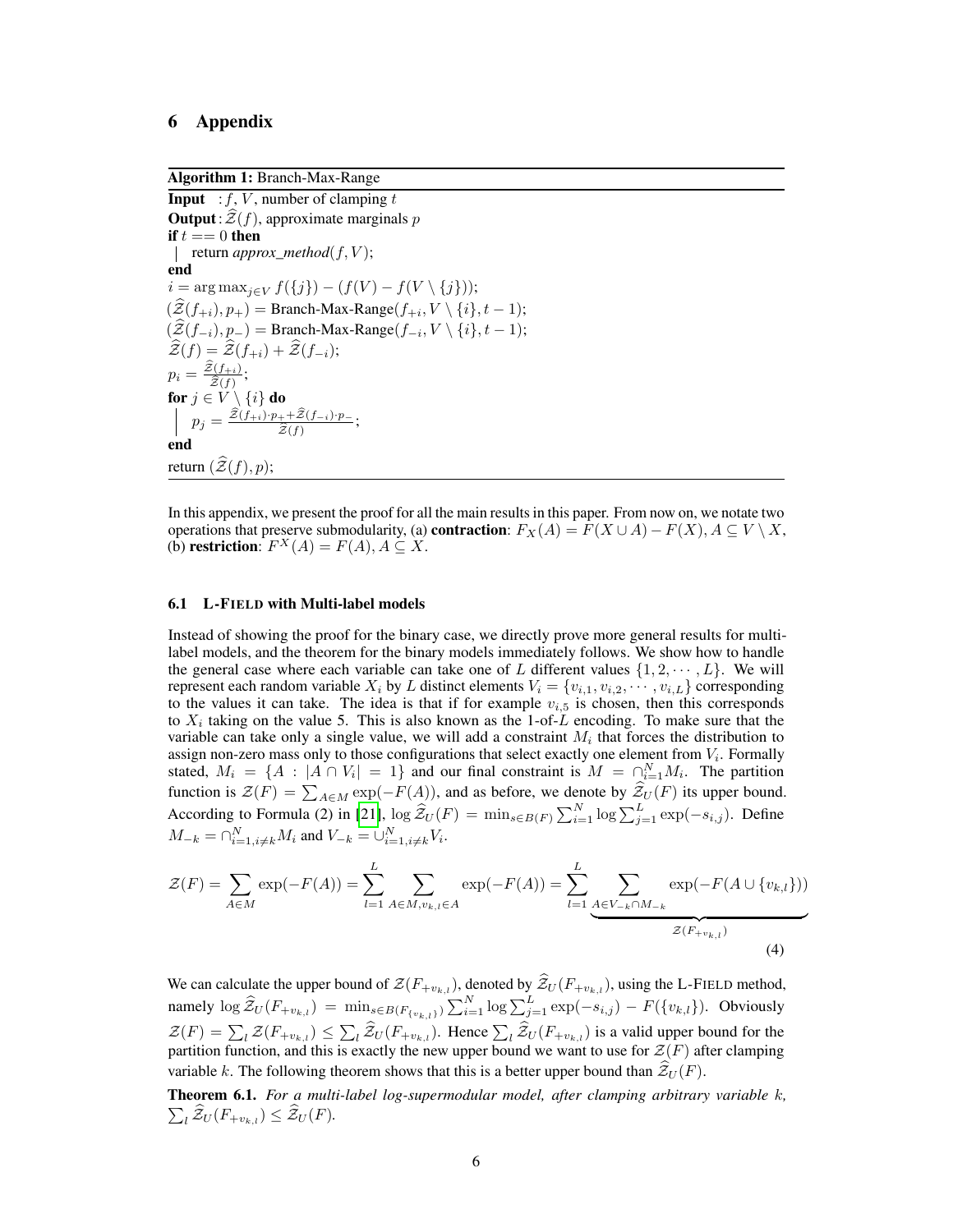To see this, we decompose the objective used for computing  $\hat{\mathcal{Z}}_U(F)$ , which is just the exponential of the objective for  $\log \mathcal{Z}_U(F)$  as follows:

$$
\exp(\sum_{i=1}^{N} \log \sum_{l=1}^{L} e^{-s_{i,l}}) = \prod_{i=1}^{N} (\sum_{l=1}^{L} e^{-s_{i,l}}) = \sum_{l=1}^{L} (e^{-s_{k,l}} \cdot \prod_{i \neq k} (\sum_{j=1}^{L} e^{-s_{i,j}}))
$$
(5)

Define  $\widehat{\mathcal{Z}}_U^l(F) = \min_{s \in B(F)} e^{-s_{k,l}} \cdot \prod_{i \neq k} (\sum_{j=1}^L e^{-s_{i,j}})$ , then we know

$$
\hat{Z}_U(F) = \min_{s \in B(F)} \sum_{l=1}^L (e^{-s_{k,l}} \cdot \prod_{i \neq k} (\sum_{j=1}^L e^{-s_{i,j}}))
$$
\n
$$
\geq \sum_{l=1}^L \min_{s \in B(F)} (e^{-s_{k,l}} \cdot \prod_{i \neq k} (\sum_{j=1}^L e^{-s_{i,j}}))
$$
\n
$$
= \sum_l \hat{Z}_U^l(F)
$$
\n(6)

We will prove a stronger result, namely  $\forall l, \hat{\mathcal{Z}}_U^l(F) = \hat{\mathcal{Z}}_U(F_{+v_{k,l}})$ , and hence  $\hat{\mathcal{Z}}_U(F) \geq$  $\sum_{l} \widehat{\mathcal{Z}}_{U}^{l}(F) = \sum_{l} \widehat{\mathcal{Z}}_{U}(F_{+v_{k,l}}).$ **Lemma 6.2.**  $\hat{\mathcal{Z}}_U^l(F) = \hat{\mathcal{Z}}_U(F_{+v_{k,l}})$ .

*Proof.* This is equivalent to proving that  $\log \hat{Z}_U^l(F) = \log \hat{Z}_U(F_{+v_{k,l}})$ . Later we will show that  $\log \widehat{\mathcal{Z}}_U^l(F)$ , the minimum of  $-s_{k,l} + \sum_{i \neq k} \log \sum_{j=1}^L (1 + e^{-s_{i,j}})$  in  $B(F)$ , can still be achieved if we fix  $s_{k,l} = F({v_{k,l}})$ . We assume this is true, hence we can replace  $s_{k,l}$  with  $F({v_{k,l}})$  in  $B(F)$ and get the following explicit form.

$$
\begin{cases}\n\sum_{v_{i,j}\in A} s_{i,j} + F(\{v_{k,l}\}) \le F(A \cup \{v_{k,l}\}), & \forall A \subset V \setminus \{v_{k,l}\} \\
\sum_{v_{i,j}\in A} s_{i,j} \le F(A), & \forall A \subseteq V \setminus \{v_{k,l}\} \\
\sum_{v_{i,j}\in V \setminus \{v_{k,l}\}} s_{i,j} + F(\{v_{k,l}\}) = F(V)\n\end{cases}
$$

Notice that the second constraint is redundant, because the first inequality requires  $\forall A \subset V \setminus \mathbb{R}$  $\{v_{k,l}\}, \sum_{v_{i,j}\in A} s_{i,j} \leq F(A \cup \{v_{k,l}\}) - F(\{v_{k,l}\})$  and  $F(A \cup \{v_{k,l}\}) - F(\{v_{k,l}\}) \leq F(A)$  by submodularity, and for the same reason the last equality fulfills the second inequality when  $A =$  $V \setminus \{v_{k,l}\}.$  Thus we can remove the second constraint in above inequality system. Now we write the explicit form of  $B(F_{\{v_{k,l}\}})$  as follows.

$$
\begin{cases} \sum_{v_{i,j} \in A} s_{i,j} \le F(A \cup \{v_{k,l}\}) - F(\{v_{k,l}\}), & \forall A \subset V \setminus \{v_{k,l}\} \\ \sum_{v_{i,j} \in V \setminus \{v_{k,l}\}} s_{i,j} = F(V) - F(\{v_{k,l}\}) \end{cases}
$$

Observe that this is the same as  $B(F)$  when  $s_i = F({i})$ . Hence the feasible regions of two minimization problem are exactly the same. Furthermore, since we fix  $s_{k,l} = F({v_{k,l}})$ , the objective of  $\log \widehat{Z}_U^l(F)$  changes into  $-F(\lbrace v_{k,l} \rbrace) + \sum_{i \neq k} \log \sum_{j=1}^L (1 + e^{-s_{i,j}})$ , which is again the same as the objective of  $\hat{Z}_U(F_{+v_{k,l}})$ . Therefore  $\log \hat{Z}_U^l(F) = \log \hat{Z}_U(F_{+v_{k,l}})$ , which implies  $\widehat{\mathcal{Z}}_U^l(F) = \widehat{\mathcal{Z}}_U(F_{+v_{k,l}}).$ 

**Lemma 6.3.** *By adding*  $s_{k,l} = F(\lbrace v_{k,l} \rbrace)$  *to the constraint set, the result of the optimization problem*  $\min_{s \in B(F)} -s_{k,l} + \sum_{i \neq k} \log \sum_{j=1}^{L} (1 + e^{-s_{i,j}})$  *will not change.* 

*Proof.* First we define  $g(s) = \sum_{i \neq k} \log \sum_{j=1}^{L} (1 + e^{-s_{i,j}}) - s_{k,l}$ . Then we have

$$
\begin{cases}\n\frac{\partial g}{\partial s_{k,l}} = -1 \\
\frac{\partial g}{\partial s_{i,j}} = \frac{-\exp(-s_{i,j})}{\sum_{j'=1}^{L} (1 + \exp(-s_{i,j'}))} > -1, \forall v_{i,j} \in V \setminus \{v_{k,l}\}\n\end{cases} \tag{7}
$$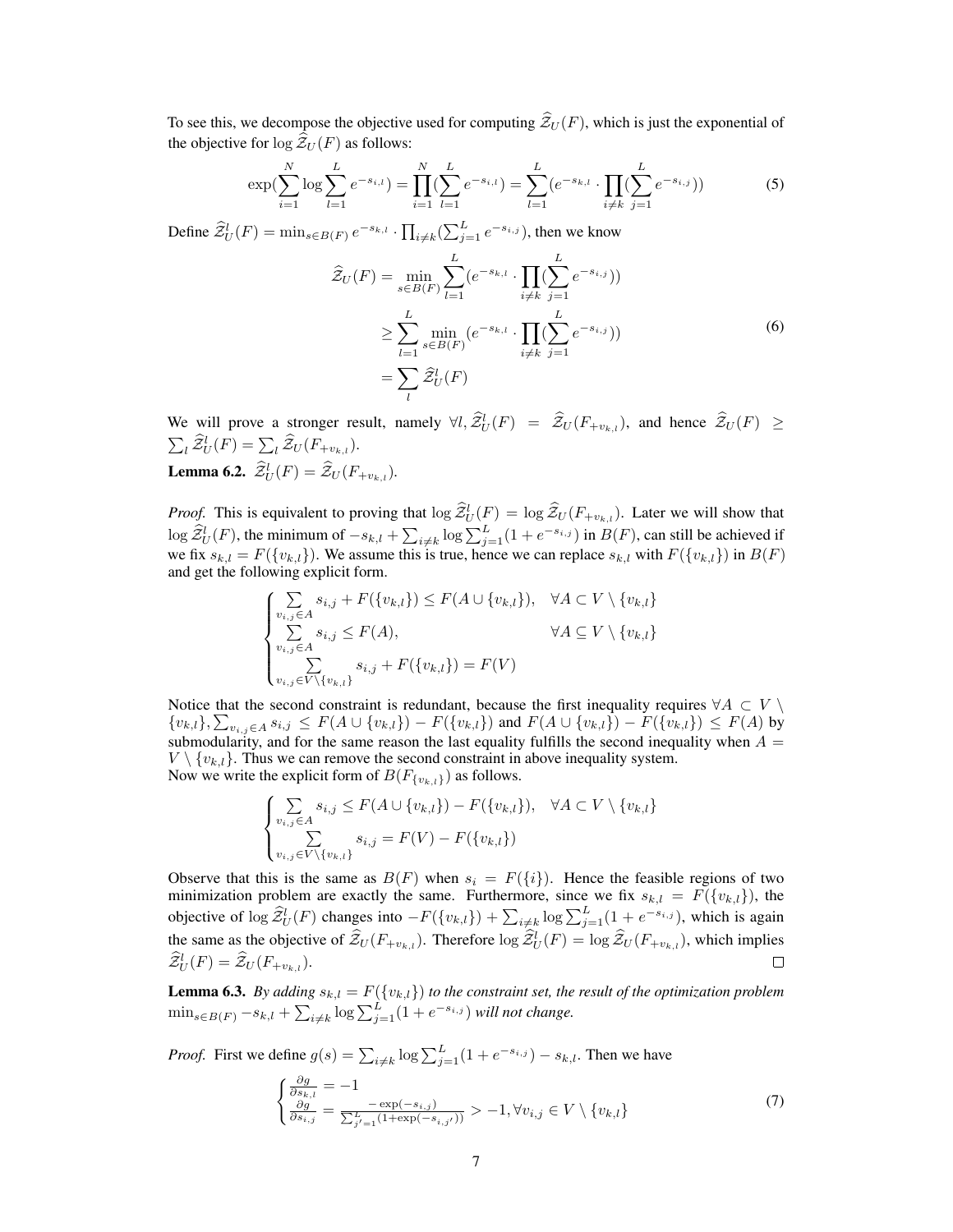Hence it is easy to see exchange  $\Delta \ge 0$  between  $s_{i,j}$  and  $s_{k,l}$ , i.e.  $s'_{k,l} = s_{k,l} + \Delta, s'_{i,j} = s_{i,j} - \Delta$ , can only decrease the objective. Therefore, given optimal solution  $s^*$ , we can get a solution at least as good as  $s^*$  by setting  $s'_{k,l} = s^*_{k,l} + \overline{\Delta}$  and  $s'_{i,j} = s^*_{i,j} - \Delta$  for arbitrary  $(i,j) \neq (k,l)$ . We can exploit this property to change  $s_{k,l}^*$  into  $F({v_{k,l}})$ , but we need to guarantee that every exchange results in a feasible solution. Hence we need to deal with exchange capacity  $\hat{c}(s; v_{k,l}, e') =$  $\min\{F(A) - s(A), \forall A \supseteq \{v_{k,l}\}, e' \notin A\}$  (e' denotes the element to exchange with  $v_{k,l}$ ). Let  $S_{e'} \cup \{v_{k,l}\}\$  be the set that achieves  $\hat{c}(s; v_{k,l}, e')$ , we know  $e' \notin S_{e'} \cup \{v_{k,l}\}\$ . We propose the following procedure *exchange*, and we will prove later this algorithm will make  $s'_{k,l} = F(\lbrace v_{k,l} \rbrace)$ . Since we already proved that exchange always results in better solution, this will finish the proof.

procedure *exchange*(): Initiate  $U = V \setminus {\tilde{v}_{k,l}}, s = s^*;$ While  $U \neq \emptyset$ : Arbitrarily pick  $e' \in U$ ;  $s_{k,l} \leftarrow s_{k,l} + \hat{c}(s; v_{k,l}, e');$  $s_{e'} \leftarrow s_{e'} - \hat{c}(s; v_{k,l}, e');$  $U = U \cap S_{e'}$ end;

We first show that after one exchange with  $e'$  the new modular function s' is tight at  $S_{e'} \cup \{v_{k,l}\}.$ 

$$
s'_{k,l} = s_{k,l} + \hat{c}(s; v_{k,l}, e')
$$
  
\n
$$
= s_{k,l} + F(S_{e'} \cup \{v_{k,l}\}) - s(S_{e'} \cup \{v_{k,l}\})
$$
  
\n
$$
= s_{k,l} + F(S_{e'} \cup \{v_{k,l}\}) - s(S_{e'}) - s_{k,l}
$$
  
\n
$$
= F(S_{e'} \cup \{v_{k,l}\}) - s'(S_{e'})
$$
  
\n
$$
\Rightarrow s'(S_{e'} \cup \{v_{k,l}\}) = F(S_{e'} \cup \{v_{k,l}\})
$$
\n(8)

Because s' is tight at  $S_{e'} \cup \{v_{k,l}\}\$ , the element picked next round must be the element in  $S_{e'}$  such that the next exchange also results in a feasible solution, otherwise the next exchange will break the tight upper bound for s' at  $S_{e'} \cup \{v_{k,l}\}\$  since we only increase  $s'_{k,l}$ . This is why we let  $U = U \cap S_{e'}$  in the algorithm. It is also obvious that once s' is tight at  $S_{e'} \cup \{v_{k,l}\}$ , it will always be tight at  $S_{e'} \cup \{v_{k,l}\}$ . Moreover, notice that  $e' \notin S_{e'}$  but  $e' \in U$ , hence the intersection operation always strictly decreases the size of U in each round. Therefore, algorithm will terminate and U will definitely turn into  $\emptyset$ . The final U is  $\bigcap_{e'}S_{e'}$ , hence  $\bigcap_{e'}(S_{e'} \cup \{v_{k,l}\}) = (\bigcap_{e'}S_{e'}) \cup \{v_{k,l}\} = \{v_{k,l}\}\.$  Since the final s' is tight at each  $S_{e'} \cup \{v_{k,l}\}\$  and it is well-known result that the intersection of tight sets is also tight. Therefore the final  $\vec{s}$  is tight at  $\{v_{k,l}\}\)$ , i.e.  $s'_{k,l} = F(\{v_{k,l}\})$ , which completes the proof.

#### 6.2 Clamping Improves the Lower Bound in Binary Models

From the proof of Lemma 4 in [\[9\]](#page-4-8) we know that the lower bound of log partition function we get from optimizing over bar supergradient is  $\log Z_L(F) = \max_{X \in V} -F(X) + \sum_{j \in X} \log(1 +$  $e^{F(V)-F(V\setminus\{j\})} + \sum_{j \notin X} \log(1+e^{-F(\{j\})})$ . After clamping *i*, we also apply this method to get the lower bound for  $\mathcal{Z}(F_{\{i\}})$  and  $\mathcal{Z}(F^{V\setminus\{i\}})$ , denote them by  $\widehat{\mathcal{Z}}_L(F_{\{i\}})$  and  $\widehat{\mathcal{Z}}_L(F^{V\setminus\{i\}})$  respectively. It is obvious that  $\mathcal{Z}(f) = e^{-F(\{i\})} \cdot \mathcal{Z}(F_{\{i\}}) + \mathcal{Z}(F^{V\setminus\{i\}}) \geq e^{-F(\{i\})} \cdot \mathcal{Z}_L(F_{\{i\}}) + \mathcal{Z}_L(F^{V\setminus\{i\}}),$ so if  $\widehat{Z}_L(F) \leq e^{-F(\{i\})} \cdot \widehat{Z}_L(F_{\{i\}}) + \widehat{Z}_L(F^{V \setminus \{i\}})$ , then  $e^{-F(\{i\})} \cdot \widehat{Z}_L(F_{\{i\}}) + \widehat{Z}_L(F^{V \setminus \{i\}})$  is a better lower bound.

**Theorem 6.4.**  $\widehat{Z}_L(F) \leq e^{-F(\{i\})} \cdot \widehat{Z}_L(F_{\{i\}}) + \widehat{Z}_L(F^{V\setminus\{i\}}).$ 

*Proof.* We take the exponent of  $\log \widehat{Z}_L(F)$ , then  $\widehat{Z}_L(F)$  =  $\max_{X \in V} e^{-F(X)} \prod_{j \in X} (1 +$  $e^{F(V)-F(V\setminus\{j\})}\prod_{j\notin X}(1+e^{-F(\{j\})}).$  We split it into two cases. First, if  $i \in X^*$ , where  $X^*$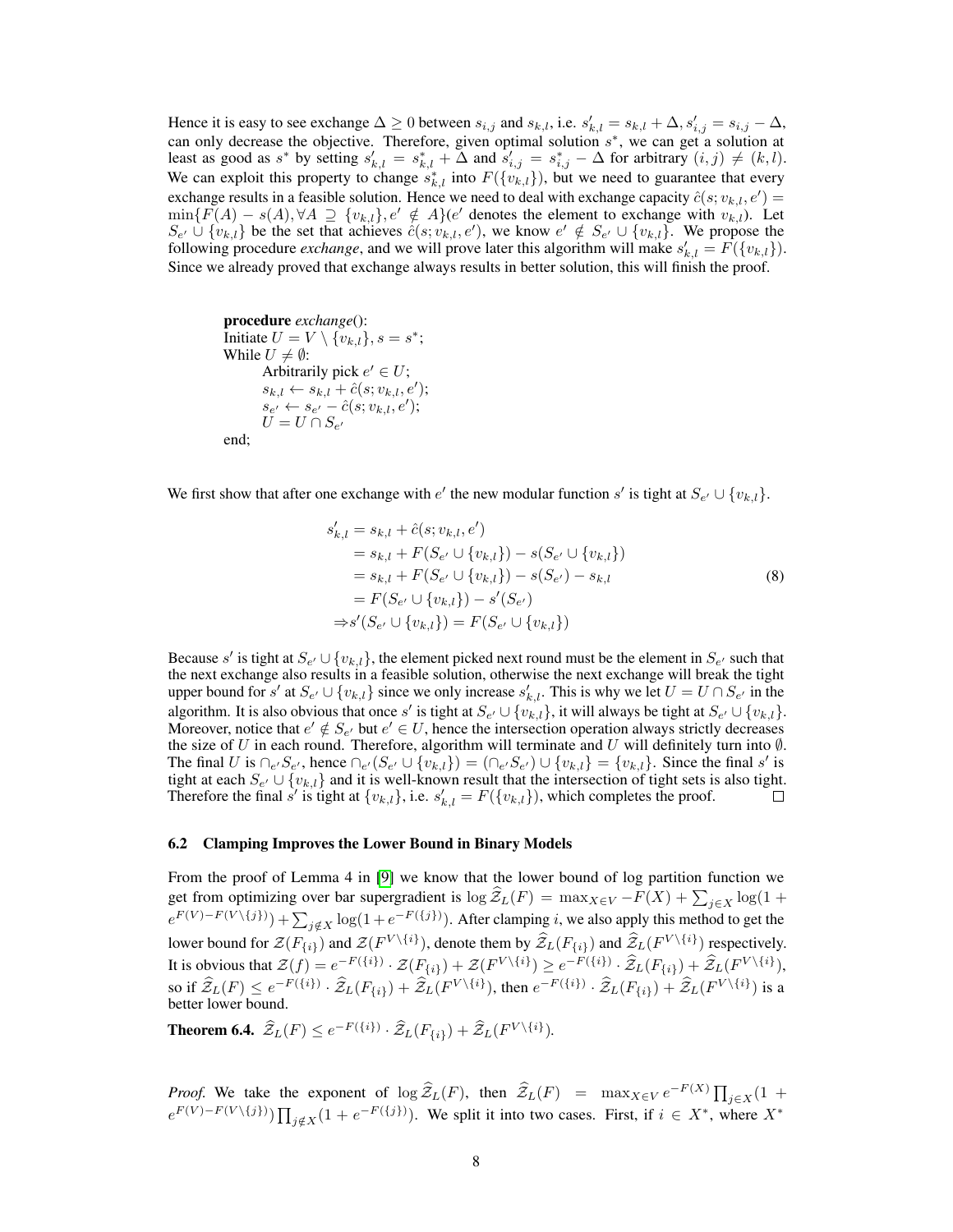is the optimal element set for bar supergradient, we know

$$
\hat{Z}_{L}(F) = \max_{X \in V} e^{-F(X)} \prod_{j \in X \setminus \{i\}} (1 + e^{F(V) - F(V \setminus \{j\})}) (1 + e^{F(V) - F(V \setminus \{i\})}) \prod_{j \notin X} (1 + e^{-F(\{j\})})
$$
\n
$$
= \max_{X \in V} e^{-F(X)} \prod_{j \in X \setminus \{i\}} (1 + e^{F(V) - F(V \setminus \{j\})}) \prod_{j \notin X} (1 + e^{-F(\{j\})})
$$
\n
$$
+ e^{F(V) - F(V \setminus \{i\}) - F(X)} \prod_{j \in X \setminus \{i\}} (1 + e^{F(V) - F(V \setminus \{j\})}) \prod_{j \notin X} (1 + e^{-F(\{j\})})
$$
\n
$$
B_1
$$
\n(9)

Otherwise, if  $i \notin X^*$ 

$$
\hat{Z}_{L}(F) = \max_{X \in V \setminus \{i\}} e^{-F(X)} \prod_{j \in X} (1 + e^{F(V) - F(V \setminus \{j\})}) \prod_{j \notin X \cup \{i\}} (1 + e^{-F(\{j\})}) (1 + e^{-F(\{i\})})
$$
\n
$$
= \max_{X \in V \setminus \{i\}} e^{-F(X)} \prod_{j \in X} (1 + e^{F(V) - F(V \setminus \{j\})}) \prod_{j \notin X \cup \{i\}} (1 + e^{-F(\{j\})})
$$
\n
$$
+ e^{-F(X) - F(\{i\})} \prod_{j \in X} (1 + e^{F(V) - F(V \setminus \{j\})}) \prod_{j \notin X \cup \{i\}} (1 + e^{-F(\{j\})})
$$
\n
$$
\underbrace{\prod_{j \in X} (1 + e^{F(V) - F(V \setminus \{j\})}) \prod_{j \notin X \cup \{i\}} (1 + e^{-F(\{j\})})}_{B_2}
$$
\n(10)

Since  $\hat{Z}_L(F_{\{i\}})$  =  $\max_{X \in V \setminus \{i\}} e^{F(\{i\})-F(X \cup \{i\})} \prod_{j \in X} (1 + e^{F(V)-F(V \setminus \{j\})}) \prod_{j \notin X} (1 +$  $e^{-F(\{i,j\})+F(\{i\})}$  and  $\hat{\mathcal{Z}}_L(F^{V\setminus\{i\}})$  = max $_{X\in V\setminus\{i\}}e^{-F(X)}\prod_{j\in X}(1 +$  $e^{F(V\setminus\{i\})-F(V\setminus\{i,j\})}\prod_{j\notin X}(1+e^{-F(\{j\})}),$  we explicitly write the lower bound after clamping as follows.

$$
e^{-F(\{i\})}\hat{Z}_{L}(F_{\{i\}}) + \hat{Z}_{L}(F^{V\setminus\{i\}})
$$
\n
$$
= \max_{X \in V\setminus\{i\}} e^{-F(X \cup \{i\})} \prod_{j \in X} (1 + e^{F(V) - F(V\setminus\{j\})}) \prod_{j \notin X} (1 + e^{F(\{i\}) - F(\{i,j\})})
$$
\n
$$
+ \max_{X \in V\setminus\{i\}} e^{-F(X)} \prod_{j \in X} (1 + e^{F(V\setminus\{i\}) - F(V\setminus\{i,j\})}) \prod_{j \notin X} (1 + e^{-F(\{j\})})
$$
\n(B)

We claim that if  $i \in X^*$ ,  $A \ge A_1, B \ge B_1$ , hence  $A + B \ge A_1 + B_1$ , and if  $i \notin X^*$ ,  $B \ge A_2, A \ge B_2$ , hence  $A + B \ge A_2 + B_2$ . If this is true, then the expected result follows. Let  $X = X^* \setminus \{i\}$  when  $i \in X^*$ , then  $A_1 = e^{-F(X \cup \{i\})} \prod_{j \in X} (1 + e^{F(V) - F(V \setminus \{j\})}) \prod_{j \notin X \cup \{i\}} (1 +$  $e^{-F(\{j\})}$ ). We compare  $A_1$  with  $A = e^{-F(X \cup \{i\})} \prod_{j \in X} (1 + e^{F(V) - F(V \setminus \{j\})}) \prod_{j \notin X} (1 + e^{F(V) - F(V \setminus \{j\})})$  $e^{F(\{i\})-F(\{i,j\})}$ ). Since  $F(\{i\})-F(\{i,j\}) \geq -F(\{j\})$  by diminishing return, it is easy to see  $A \geq$ A<sub>1</sub>. On the other hand,  $B_1 = e^{F(V) - F(V \setminus \{i\}) - F(X \cup \{i\})} \prod_{j \in X} (1 + e^{F(V) - F(V \setminus \{j\})}) \prod_{j \notin X \cup \{i\}} (1 + e^{F(V) - F(V \setminus \{j\})})$  $e^{-F(\lbrace j \rbrace)}$ ). We compare this with  $B = e^{-F(X)} \prod_{j \in X} (1 + e^{F(V \setminus \lbrace i,j \rbrace) - F(V \setminus \lbrace i,j \rbrace)}) \prod_{j \notin X} (1 + e^{-F(V \setminus \lbrace i,j \rbrace)})$  $e^{-F(\{j\})}$ . Since  $F(V) - F(V \setminus \{i\}) - F(X \cup \{i\}) \leq -F(X)$  and  $F(V) - F(V \setminus \{j\}) \leq$  $F(V \setminus \{i\}) - F(V \setminus \{i, j\})$  by diminishing return, it follows that  $B \ge B_1$ . Let  $X = X^*$  when  $i \notin X^*$ , then  $B_2 = e^{-F(X) - F(\{i\})} \prod_{j \in X} (1 + e^{F(V) - F(V \setminus \{j\})}) \prod_{j \notin X \cup \{i\}} (1 + e^{F(V) - F(V \setminus \{j\})})$  $e^{-F(\lbrace i \rbrace)})$ . We compare this with A. Since  $-F(X) - F(\lbrace i \rbrace) \leq -F(X \cup \lbrace i \rbrace)$  and  $-F(\{j\}) \leq F(\{i\}) - F(\{i,j\}), A \geq B_2$  follows. Moreover,  $A_2 = e^{-F(X)} \prod_{j \in X} (1 +$  $e^{F(V)-F(V\setminus\{j\})}\prod_{j\notin X\cup\{i\}}(1+e^{-F(\{j\})}),$  hence  $B\geq A_2$  follows because  $F(V)-F(V\setminus\{j\})\leq$  $F(V \setminus \{i\}) - F(V \setminus \{i, j\})$ . This completes the proof.  $\Box$